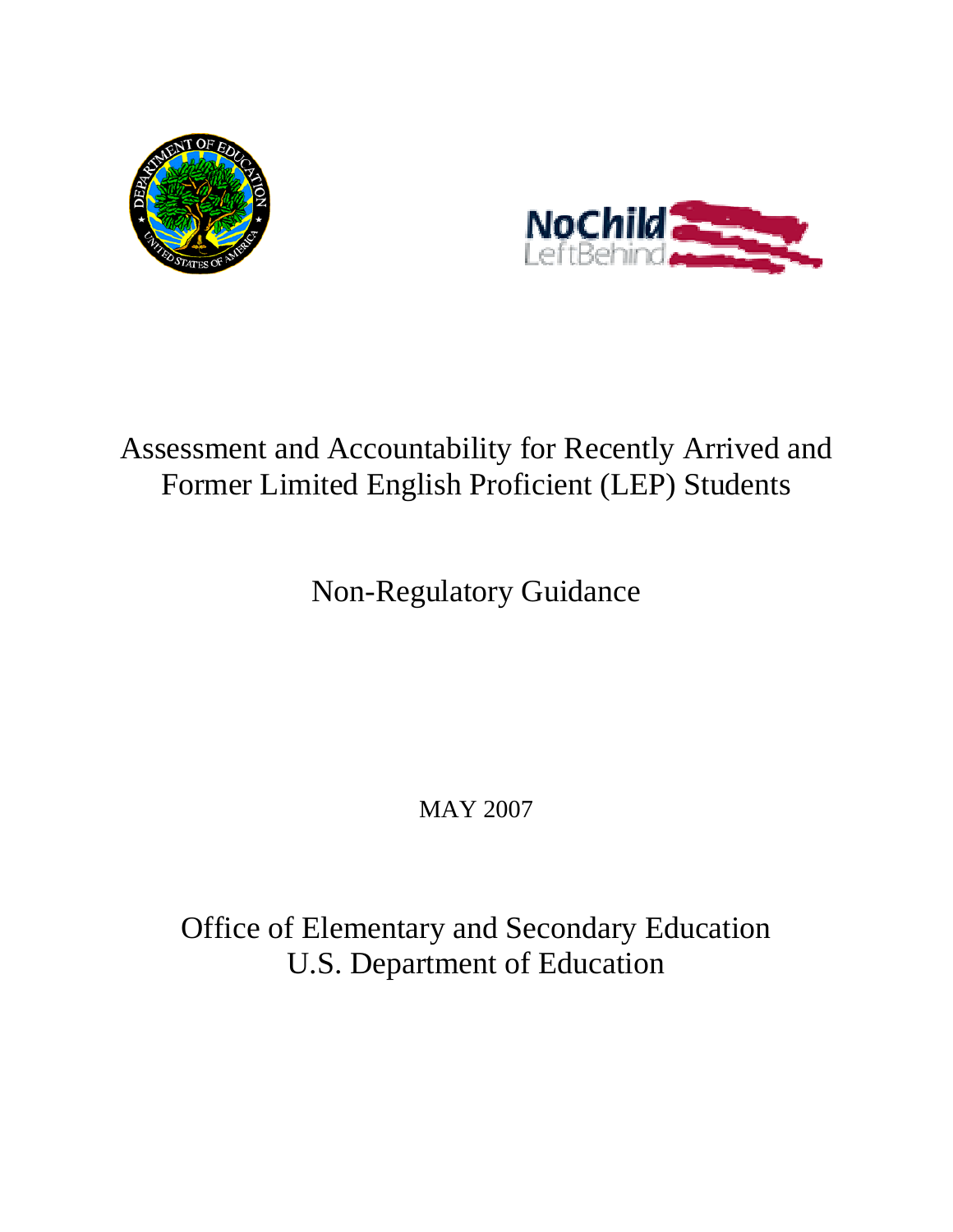# **Assessment and Accountability for Recently Arrived and Former Limited English Proficient (LEP) Students Non-Regulatory Guidance**

#### **PURPOSE AND BACKGROUND PAGE 3**

#### **OVERVIEW OF REGULATIONS PAGE 4**

A1. What are the key provisions of these regulations?

A2. How do these regulations differ from the interim policy, established by the Department in February 2004, under which States have been operating?

A3. Do these regulations require States to report new data to the U.S. Department of Education?

#### **RECENTLY ARRIVED LEP STUDENTS PAGE 6**

- B1. Who is a "recently arrived" LEP student?
- B2. How should an SEA or LEA determine who is a recently arrived LEP student?
- B3. What is the definition of "schools in the United States"?
- B4. What State assessments must a recently arrived LEP student take?
- B5. From which State assessments may a recently arrived LEP student be exempted?

B6. Why did the Department limit the number of times a State may exempt recently arrived LEP students from State reading/language arts assessments?

B7. Do these regulations still require a recently arrived LEP student to take a State's math assessment during his/her first year in U.S. schools?

B8. Do recently arrived LEP students have to take State science assessments?

B9. Do these regulations require States to develop native language assessments for recently arrived LEP students?

B10. May a State exempt a recently arrived LEP student from its reading/language arts assessment if it has that assessment available in the recent arrival's native language?

B11. How do these regulations affect the NCLB provision that, in general, allows LEP students to take a reading/language arts assessment in their native language for not more than three years?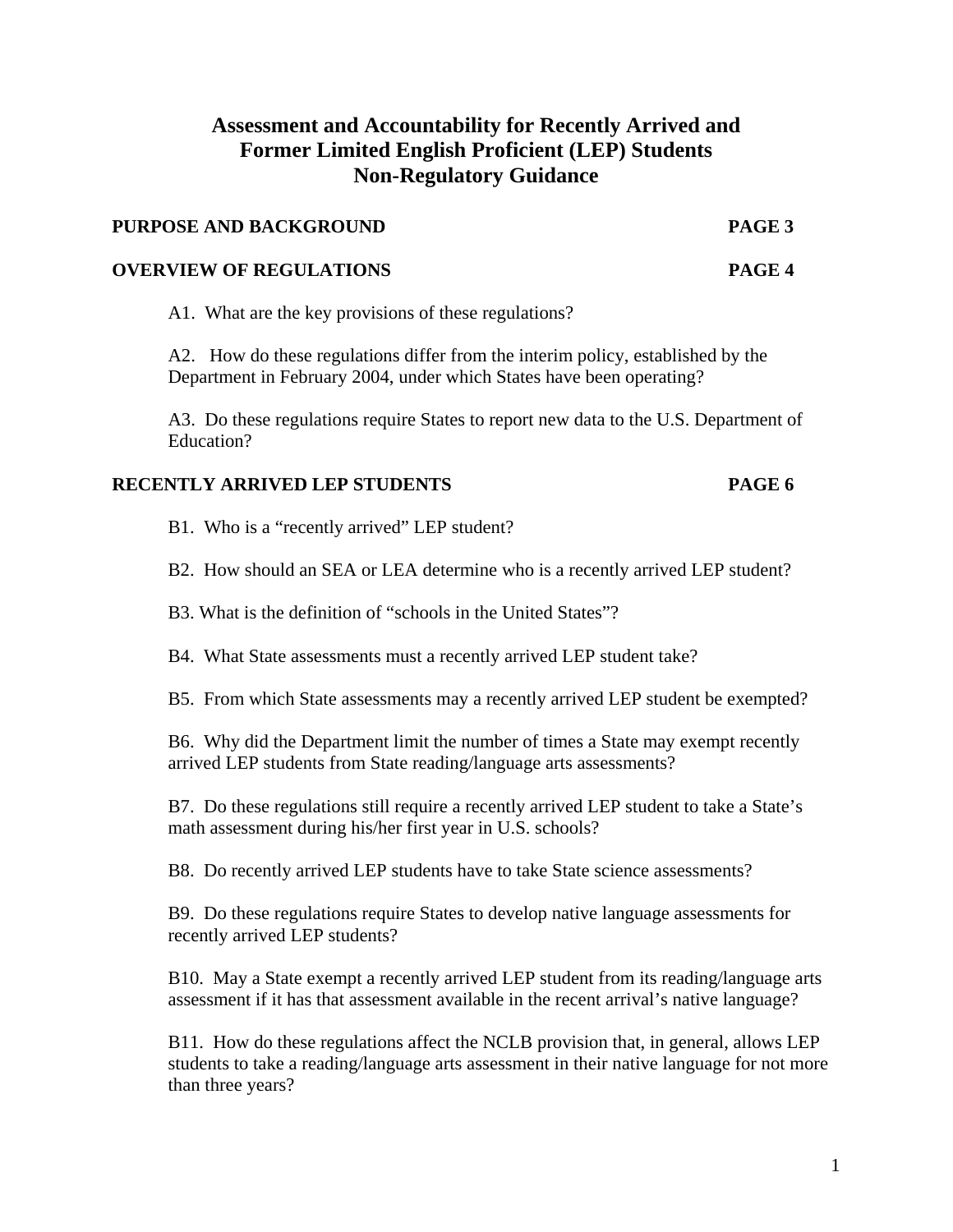B12. May a State include a recently arrived LEP student in calculating the participation rate for AYP purposes if the LEP student did not take the reading/language arts assessment?

B13. How does the definition of recently arrived LEP student relate to a student being enrolled for a full academic year in order to be included in AYP determinations?

B14. If a State exempts recently arrived LEP students from its reading/language arts assessment, how are these students reported on State and LEA report cards?

#### **FORMER LEP STUDENTS PAGE 10**

C1. Who is a "former LEP student"?

C2. Do the regulations change the assessment requirements for former LEP students?

C3. What flexibility do the regulations afford with respect to former LEP students?

C4. Why do the regulations limit the inclusion of former LEP students to two years?

C5. Doesn't counting former LEP students in the LEP subgroup for AYP purposes mask or hide the underperformance of LEP students?

C6. Must a State include former LEP students in the LEP subgroup to determine if the subgroup has a sufficient minimum group size to determine AYP for LEP students?

C7. If a State includes former LEP students in determining AYP for the LEP subgroup, must this action be taken on a statewide basis?

C8. If a State or LEA chooses to include former LEP students with the LEP subgroup for AYP calculations, must it include all former LEP students?

C9. If a State or LEA chooses to include former LEP students with the LEP subgroup for AYP proficiency calculations, should it also include former LEP students with the LEP subgroup for calculating participation rates?

C10. If a State permits LEAs to include the scores of former LEP students in determining AYP, how does a State report those scores?

#### **RESOURCES PAGE 13**

D1. Where can I read the full text of the regulations?

D2. Where can I get more information about what the Department is doing to improve assessments for LEP students?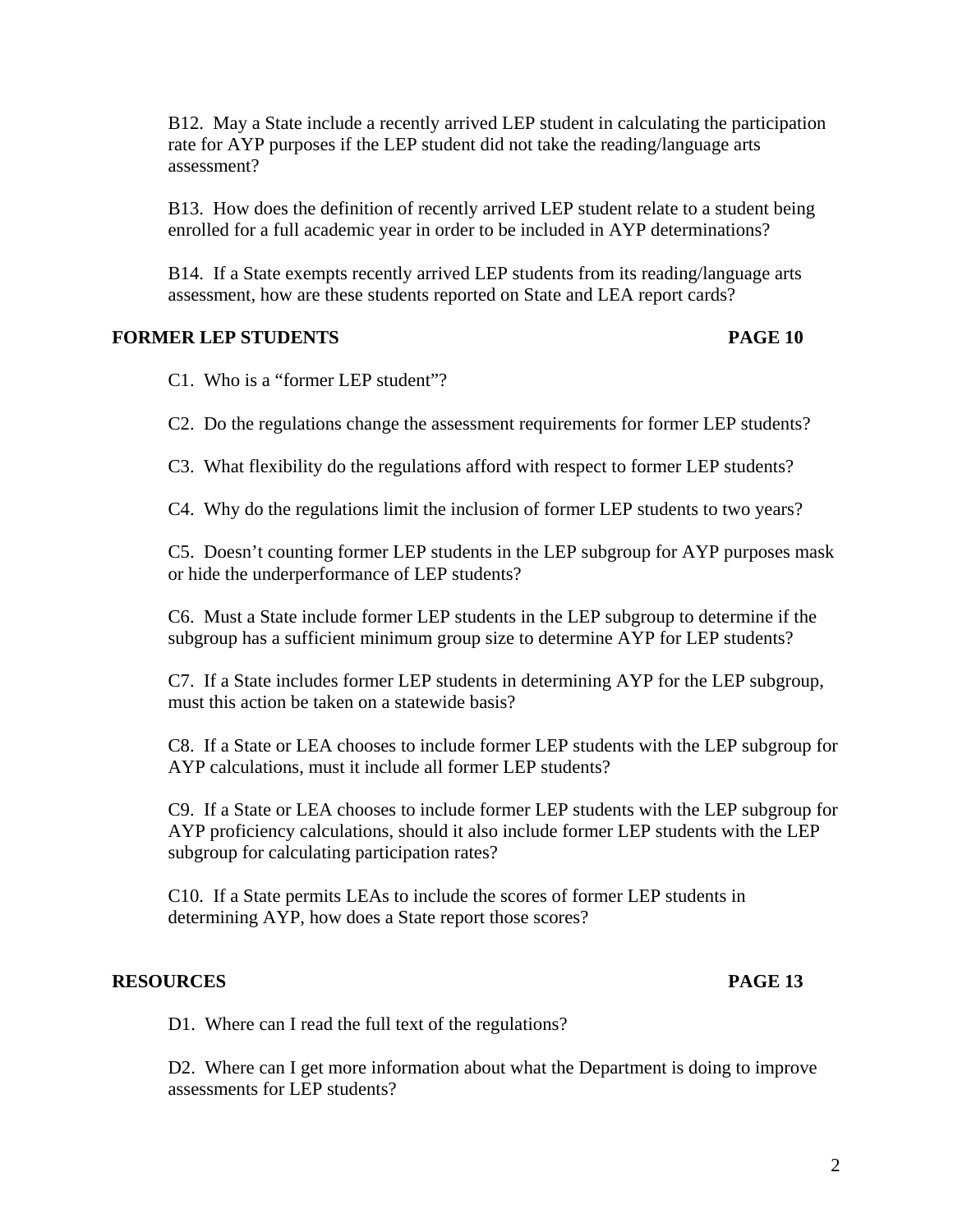# **Assessment and Accountability for Recently Arrived and Former Limited English Proficient (LEP) Students Non-Regulatory Guidance**

#### **PURPOSE AND BACKGROUND**

In September 2006, the U.S. Department of Education amended the regulations governing programs administered under Title I, Part A of the Elementary and Secondary Education Act of 1965 (ESEA), as amended by the No Child Left Behind Act of 2001 (NCLB), related to both the assessment of, and State, local educational agency (LEA), and school accountability for, the academic achievement of recently arrived and former limited English proficient (LEP) students.

Under Title I of the ESEA, States must include LEP students in their assessments of academic achievement in reading/language arts and mathematics, and must provide LEP students with appropriate accommodations including, to the extent practicable, assessments in the language and form most likely to yield accurate data on what LEP students know and can do in the academic content areas until they have achieved English language proficiency. States must also annually assess LEP students for their English language proficiency. Additionally, beginning with the 2007-2008 school year, States must administer science assessments and include LEP students in those assessments.

This guidance does not impose any requirements beyond those in the regulations, which are applicable only to States that choose to implement the flexibility permitted in the regulations. This guidance provides a summary of the provisions included in these regulations related to assessment and accountability for recently arrived and former LEP students and addresses questions that may help clarify how SEAs and LEAs can implement the provisions included in the regulations.

In supporting State and local efforts toward the national goal of having all students achieve at proficient levels, the Department recognizes that LEP students bring with them unique challenges from past educational experiences and circumstances. In a diverse nation, States, districts, and schools educate students from many different countries, and LEP students who have recently arrived in the United States generally need some time to adjust to their new surroundings and become proficient in English. The Department also acknowledges that because of the transitory classification of LEP students as a subgroup under NCLB, the educational gains these students make may not always be adequately recognized by State accountability systems. This subgroup is not a discrete demographic subgroup *per se*, but rather a subgroup described by instructional needs that change as students gain English language proficiency. Its membership changes from year to year as English proficient students exit the subgroup and new students enter.

These regulations address the need for flexibility on both of these fronts – providing flexibility related to assessment and accountability for recently arrived LEP students and counting former LEP students' scores in calculating adequate yearly progress (AYP) for the LEP subgroup – while maintaining a strong commitment to the importance of assessment and accountability to drive educational improvements for all LEP students.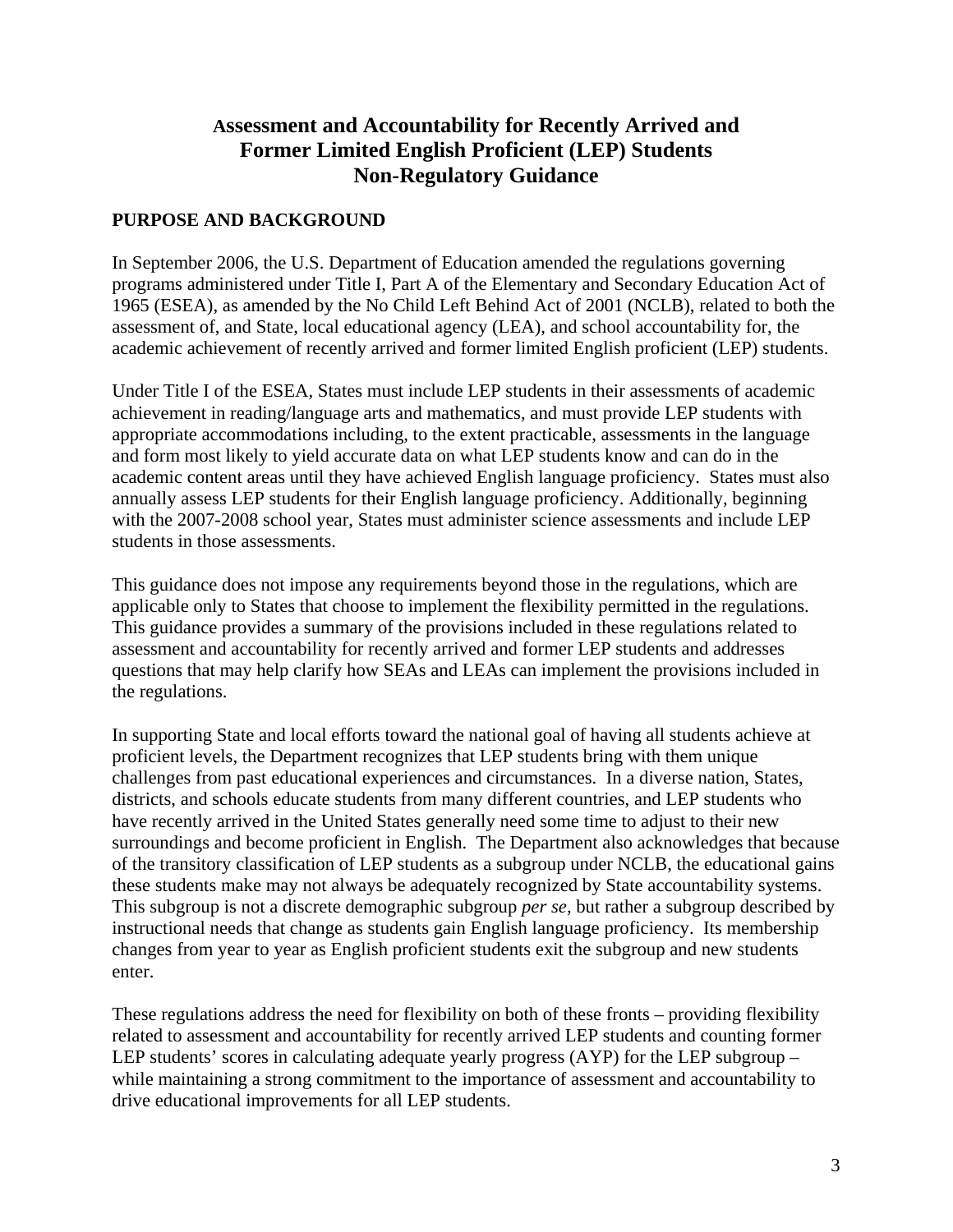# **OVERVIEW OF REGULATIONS**

#### **A1. What are the key provisions of these regulations?**

#### *1. The regulations provide a definition of a recently arrived LEP student.*

• The regulations define a recently arrived LEP student as a LEP student who has attended schools in the United States for less than 12 months.

#### *2. The regulations include testing and accountability flexibility for SEAs and LEAs regarding recently arrived LEP students.*

- During the period within which an LEP student may be a recent arrival to the United States (during his/her first 12 months attending schools in the U.S.) a State may exempt such a student from one administration of the State's reading/language arts assessment.
- For purposes of participation in a State's assessment system, recently arrived LEP students must take an English proficiency assessment. As long as these students take the English language proficiency assessment, they may be counted as participants toward meeting the 95 percent assessment participation requirement for AYP determinations for reading/language arts.
- Even if LEP students do not take the reading/language arts assessment during their first year in U.S. schools, that year must be considered the first of the three years in which a student may take the reading/language arts assessment in his/her native language.
- The flexibility does not extend to State mathematics assessments or, beginning in the 2007-2008 school year, State science assessments. Recently arrived LEP students must take the State's mathematics assessment, with accommodations as necessary. Beginning in the 2007-2008 school year, recently arrived LEP students also must take the State's science assessment, with accommodations as necessary.
- A State may exclude the scores of recently arrived LEP students on State mathematics and reading/language arts (if taken) assessments from one cycle of AYP determinations.

#### *3. The regulations require reporting on SEA and LEA report cards on the use of testing exemptions for recently arrived LEP students.*

 States that exempt recently arrived LEP students from the reading/language arts assessment must report publicly the number of students exempted for this reason.

#### *4. The regulations emphasize that LEAs are responsible for providing appropriate instruction to recently arrived LEP students.*

• Nothing about the flexibility regarding assessment or accountability for LEP students included in these regulations relieves SEAs, LEAs, or schools from their responsibilities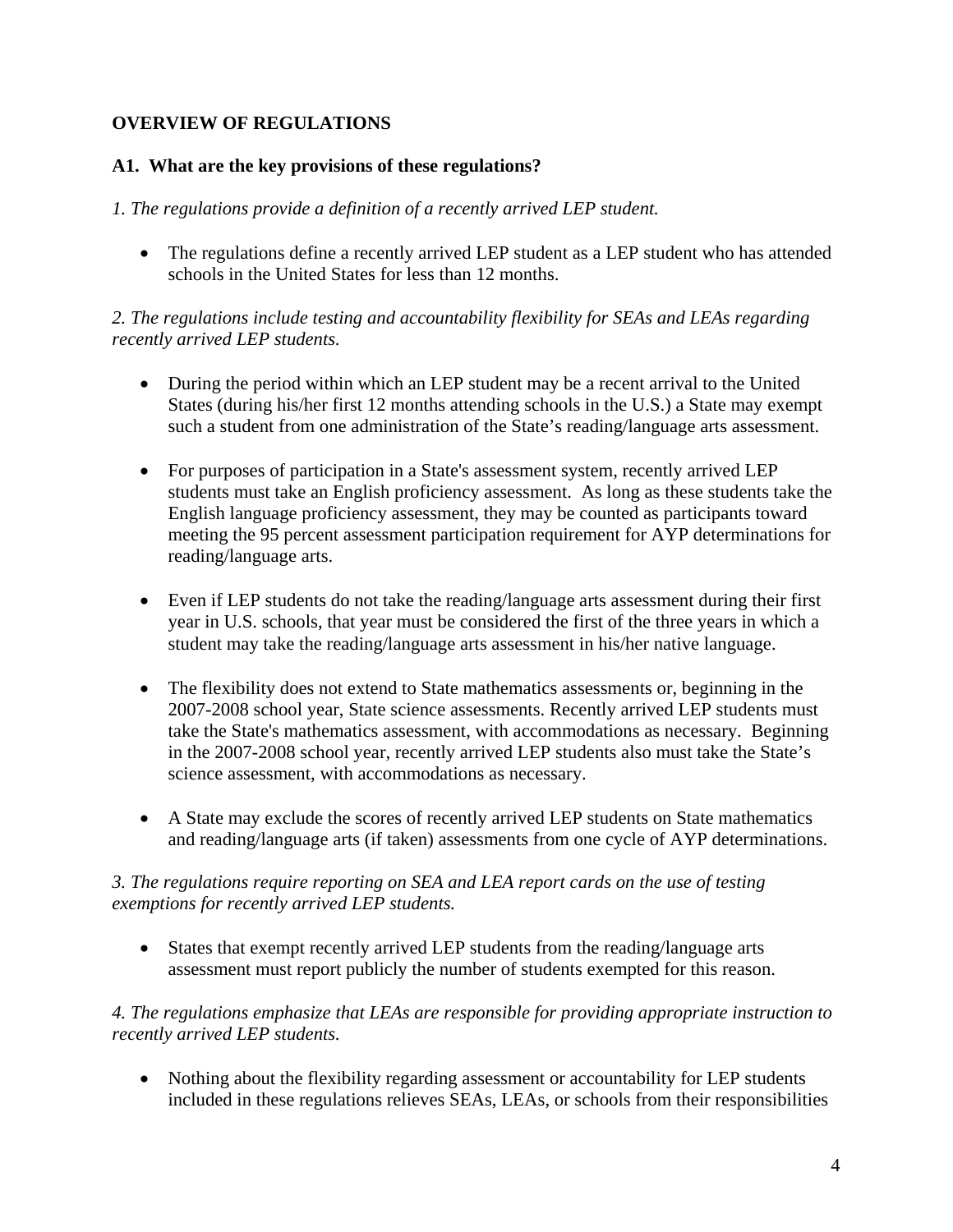to serve LEP students. The regulations in no way diminish the responsibility for schools to provide appropriate instruction to recently arrived LEP students so that they can gain English language skills and master content knowledge in reading/language arts, mathematics, and science.

# *5. The regulations provide for the inclusion of former LEP students in the LEP subgroup for AYP calculations.*

- A State may include "former LEP" students within the LEP category in making AYP determinations for up to two years after the students no longer meet the State's definition for limited English proficient.
- A State or LEA may only include the achievement of former LEP students as part of the LEP subgroup for the purposes of calculating and reporting AYP. Former LEP students may not be included in the LEP subgroup for any other purpose on State or LEA report cards.

#### **A2. How do these regulations differ from the interim policy, established by the Department in February 2004, under which States have been operating until these final regulations?**

The regulations differ from the flexibility permitted in the February 20, 2004 "Dear Colleague" letter (see http://www.ed.gov/policy/gen/guid/secletter/040220.html) by:

- Specifically defining a recently arrived LEP student as a student who has attended schools in the United States for less than one year/12 months.
- Adding a requirement for reporting data on exemptions for recently arrived LEP students. The interim policy did not include provisions for reporting the number of students exempted from State reading/language arts assessments based on a student's status as a recently arrived LEP student. The regulations require States and LEAs, on State and district report cards, respectively, to report annually the number of recently arrived LEP students exempted from one administration of the State's reading/language arts assessment. States and districts will need to specifically track the number of exemptions for recently arrived LEP students so that these students are not miscounted as nonparticipants during their first year in U.S. schools. Reporting exemptions is a way to monitor the use of this flexibility and safeguard students against misuse of the exemption.

# **A3. Do these regulations require States to submit new data to the U.S. Department of Education?**

No. These regulations do not add new requirements to what data States must already submit to the U.S. Department of Education. These regulations also do not change provisions for reporting data to ED Facts for the States' Consolidated State Performance Reports or the Biennial Report under Title III.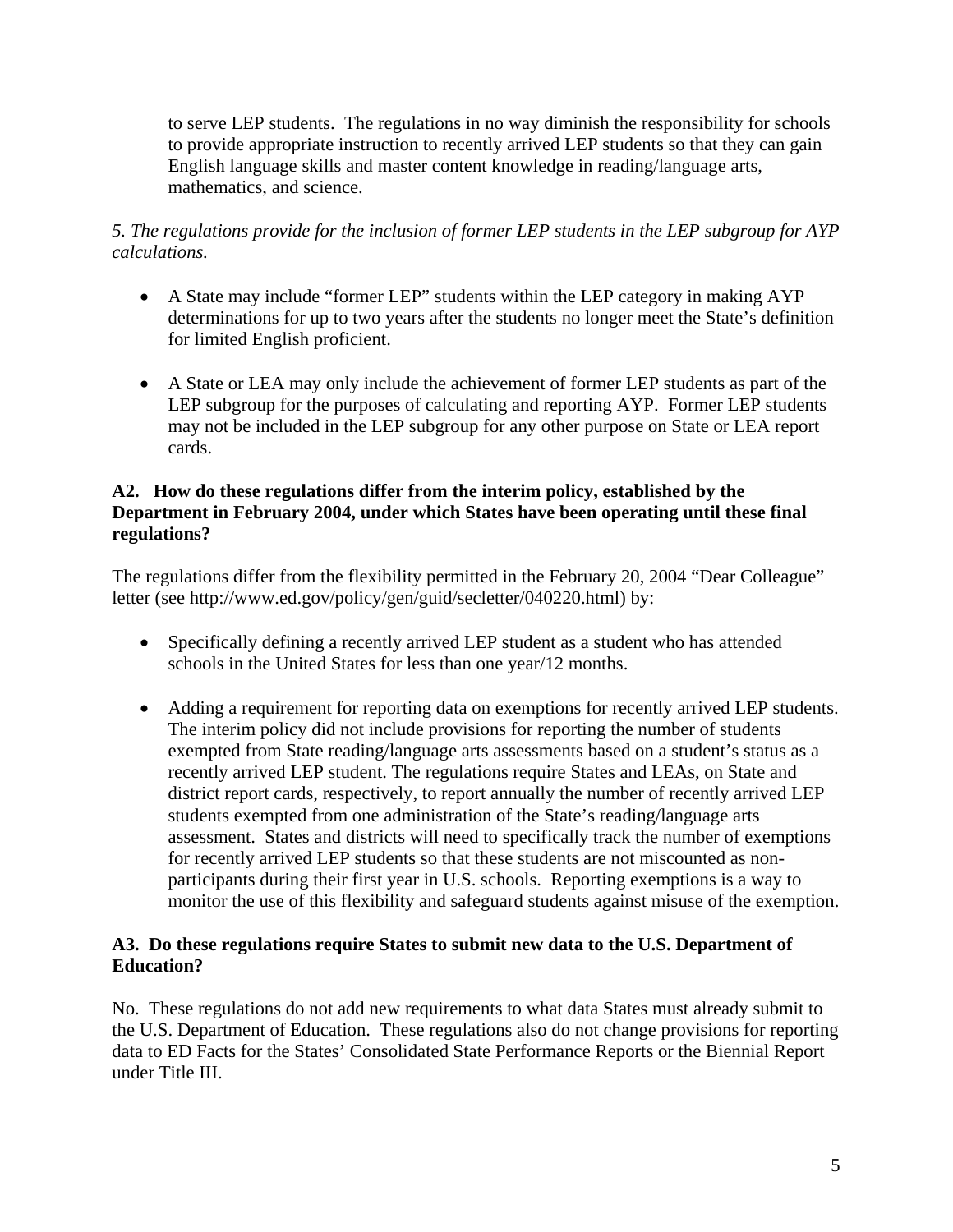### **RECENTLY ARRIVED LEP STUDENTS**

# **Definitions**

#### **B1. Who is a "recently arrived" LEP student?**

A recently arrived LEP student is defined as a LEP student who has attended schools in the United States (not including Puerto Rico) for less than 12 months. The definition of a recently arrived LEP student provides a window – the student's first 12 months attending school in the U.S. – within which time such a student is entitled to a *one-time* exemption from academic content assessments in reading/language arts.

Regardless of what point during the school year a LEP student arrives in the United States and begins to attend school, a State may exempt a recently arrived LEP student from *one, and only one*, annual administration of the State's English/language arts assessment.

The definition of a recently arrived LEP student does not necessarily require that a student be enrolled in U.S. schools for 12 consecutive months. Even if a student enters and leaves the U.S. so that a State might administer annual assessments multiple times before that LEP student has attended a full 12 months of school in the U.S., a State may only exempt a recently arrived LEP student from *one, and only one* administration of the State's English/language arts assessment during the period of time such a student has still not attended schools in the U.S. for a full 12 months.

This definition of recently arrived LEP students focuses on those students who are not proficient in English and who have had little instructional time in U.S. schools. However, the 12 month timeframe does not define a minimum number of months recently arrived LEP students must receive instruction in U.S. schools, or be enrolled or attend U.S. schools before being included in State reading/language arts assessments. Rather, the 12 months defines the window of time within which a LEP student may be eligible for the provisions of the regulations related to recently arrived LEP students.

A recently arrived LEP student is not to be confused with a recent arrival to a school, an LEA, or a State. The one-time assessment exemption provided for recently arrived LEP students in these regulations is to be used only for LEP students who have recently arrived in schools in the United States, not for those students who have lived in the United States for a number of years and attended U.S. schools but who are still limited English proficient.

The Department notes that, according to data from the Migration Policy Institute approximately two thirds of LEP students in the U.S. are American born and enter school in the U.S. in kindergarten or first grade. Approximately 80 percent of LEP students have resided in the U.S. for 5 or more years. The regulations regarding recently arrived LEP students are not intended to change assessment or accountability requirements for this vast majority of LEP students. It is the Department's expectation that the flexibility in these regulations related to recently arrived LEP students will be reserved for the portion of a State's LEP population that has attended schools in the U.S. for less than 12 months.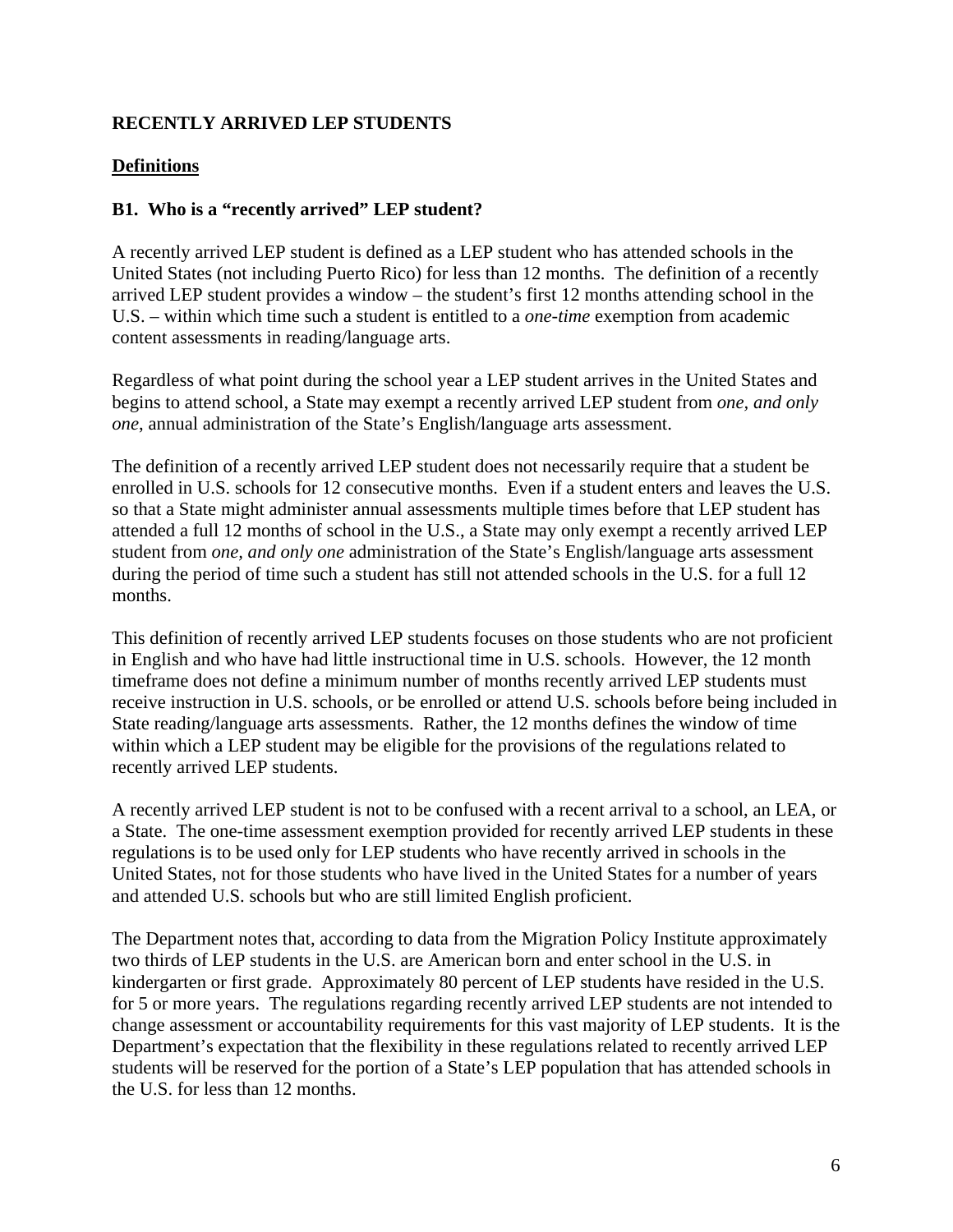#### **B2. How should an SEA or LEA determine who is a recently arrived LEP student?**

The regulations do not prescribe a specific method by which States, LEAs, and schools ascertain the number of months of attendance in U.S. schools in order to identify recently arrived LEP students. However, in order to implement the flexibility related to recently arrived LEP students, States and LEAs must establish a means for identifying eligible students.

#### **B3. What is the definition of "schools in the United States"?**

The phrase "schools in the United States" means schools in the 50 States and the District of Columbia. It does not include schools in Puerto Rico, the outlying areas, or the freely associated states. Students who come to the United States from Puerto Rico, for example, where Spanish is the primary language of instruction, would not be considered to have been enrolled in U.S. schools while in Puerto Rico. Thus, LEP students from Puerto Rico would be included in the definition of recently arrived LEP students for purposes of these regulations.

#### **Assessment Requirements**

#### **B4. What State assessments must a recently arrived LEP student take?**

A recently arrived LEP student must participate in the English language proficiency assessment required under Title I of the ESEA. A recently arrived LEP student also must participate in the State's mathematics assessment, although the results of that assessment can be excluded from AYP calculations for one time (one test administration) during his/her first year in U.S. schools. Beginning in 2007-08, a recently arrived LEP student must also participate in the State's science assessments.

#### **B5. From which State assessments may a recently arrived LEP student be exempted?**

A State may exempt a recently arrived LEP student from one annual administration of the State's reading/language arts assessment during the LEP student's first 12 months attending schools in the United States. There are no circumstances related to being a recently arrived LEP student that would make him/here eligible for a second exemption from a State's annual reading/language arts assessment. Once a LEP student has been in U.S. schools for more than 12 months, that student must participate in the same assessments that all students are required to participate in under NCLB.

If a State chooses to have recently arrived LEP students participate in reading/language arts assessments during those students' first year in U.S. schools, the State may still take advantage of the flexibility in these regulations to exclude those scores from one year's AYP calculations.

# **B6. Why did the Department limit the number of times a State may exempt recently arrived LEP students from State reading/language arts assessments?**

The Department decided to limit the number of times recently arrived LEP students may be exempted from State assessments in reading/language arts to one test administration because the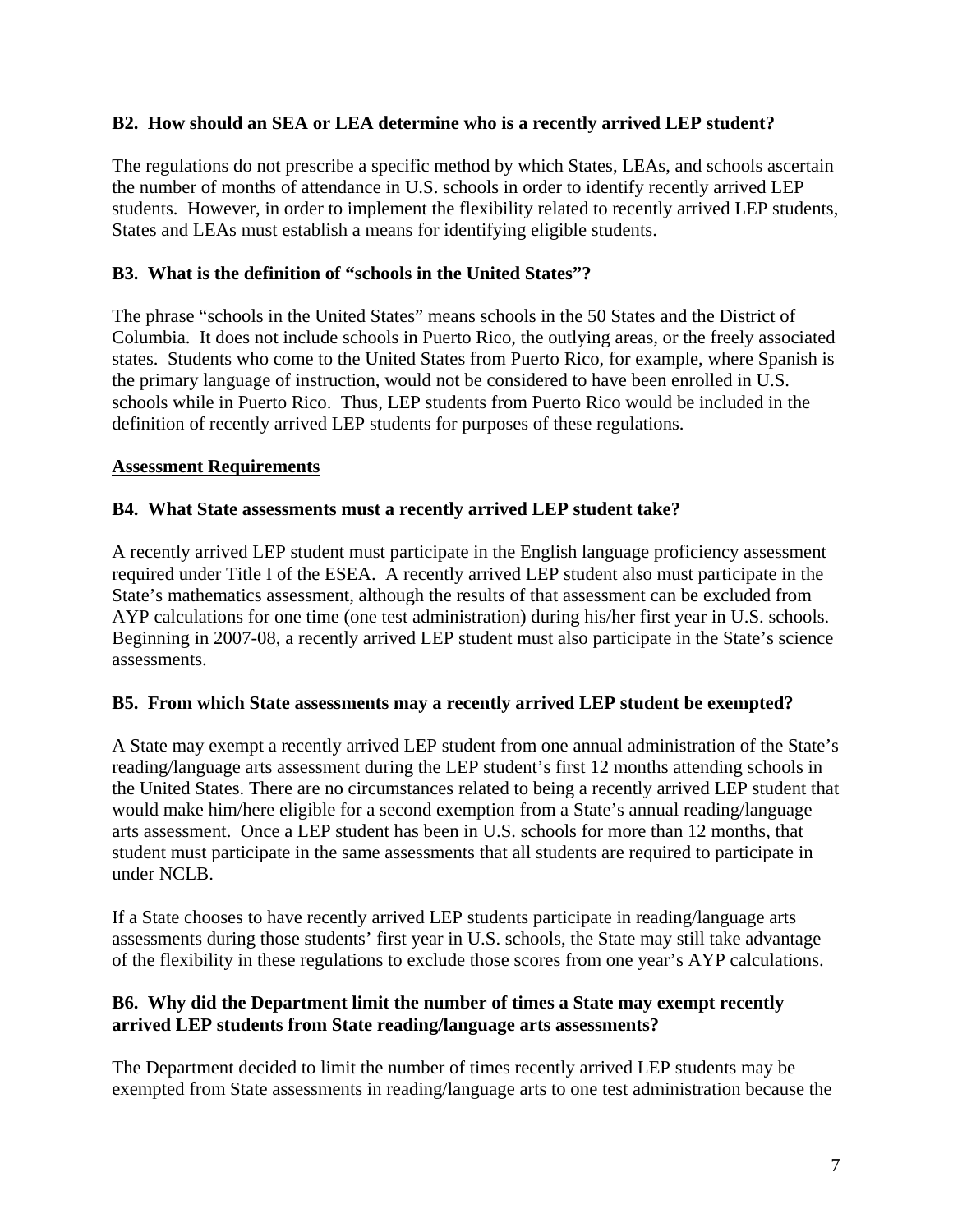Department strongly believes that all LEP students – including recently arrived LEP students – need to be included in assessments, with necessary accommodations, and visible in accountability systems in order to improve both instruction and achievement of this population. The ability to analyze student performance data is an important vehicle for improving instruction and closing the achievement gap for English language learners and it is a basic principle of NCLB that assessment is central to identifying needs and driving educational change. Findings from the National Literacy Panel on Language Minority Children and Youth suggest that the vast majority of LEP students in the primary grades develops reading skills, for example, that are commensurate to those of their native English speaking peers. However, there can be a tendency within schools to overlook or delay addressing these issues with LEP students. In some cases, educators use a "wait and see" approach and delay academic interventions for LEP students, assuming that these skills will develop as the students acquire more proficiency in English and experience increased exposure to print (Francis, 2006).

# **B7. Do these regulations require recently arrived LEP students to take a State's mathematics assessment during their first year in U.S. schools?**

Yes. The Department based its decision not to extend exemptions on participation in mathematics assessments during students' first year in U.S. schools on findings from rigorous research on math accommodations. For example, research has shown that the performance-gap for LEP students decreases or even disappears on math items of the same rigor when those items have relatively lower language demands, such as math computation (Abedi, Hofstetter & Baker, 2001). These regulations recognize that valuable data to inform instruction can be obtained when recently arrived LEP students take the mathematics assessment.

However, while the regulations require that recently arrived LEP students participate in mathematics assessments, the regulations allow States to exclude those scores from one year's AYP calculations, similar to the flexibility on accountability available for reading/language arts.

#### **B8. Do recently arrived LEP students have to take State science assessments?**

Yes. When science assessments are required to be in place beginning with the 2007-2008 school year, all students, including recently arrived LEP students, must participate in a State's science assessments.

#### **B9. Do the regulations require States to develop native language assessments for recently arrived LEP students?**

No. These regulations include no changes to the requirements outlined in §200.6(b) of the current Title I regulations. The current Title I regulations require States to assess LEP students in a valid and reliable manner that includes reasonable accommodations and, to the extent practicable, assessments in the language and form most likely to yield accurate and reliable information on what those students know and can do to determine the students' mastery of skills in subjects other than English.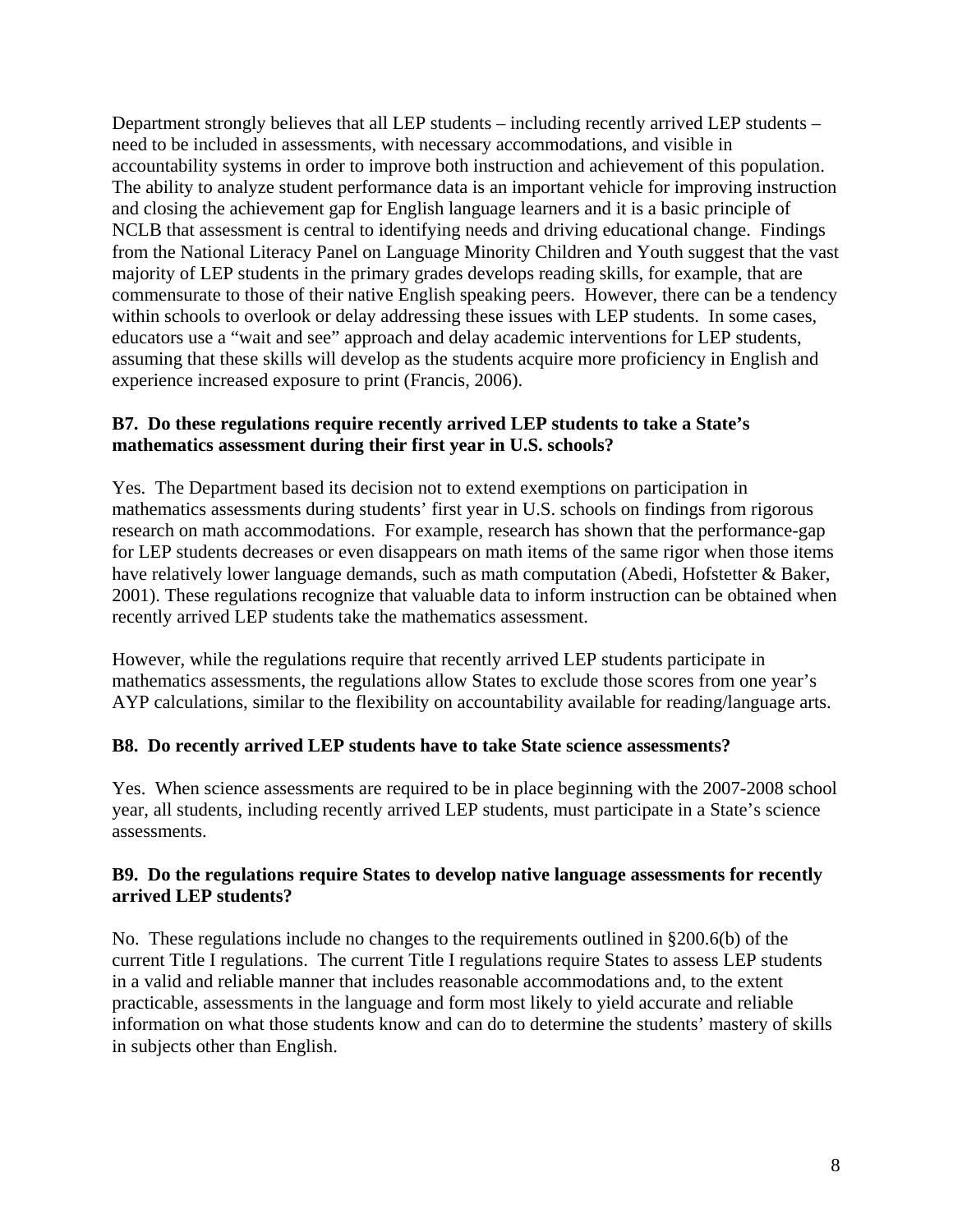#### **B10. May a State exempt a recently arrived LEP student from its reading/language arts assessment if it has that assessment available in the recent arrival's native language?**

Yes. The Department recognizes that LEP students who have recently arrived in the United States need some time to adjust to their new surroundings. The regulations thus allow recently arrived LEP students to be exempted from the State assessments in reading/language arts for one test administration even if the State has a native language reading/language arts assessment that might be accessible to some/many recent arrivals.

#### **B11. How do these regulations affect the NCLB provision that, in general, allows LEP students to take a reading/language arts assessment in their native language for not more than three years?**

If a State or LEA chooses not to assess a recently arrived LEP student during that student's first 12 months in U.S. schools, the exemption year counts towards the total of three years the State or LEA is permitted to administer a native language assessment to the student. The flexibility for recent arrivals does not extend the number of years before a student must be assessed in English.

# **AYP Calculations**

#### **B12. May a State include a recently arrived LEP student in calculating participation rate for AYP purposes if the LEP student did not take the reading/language arts assessment?**

Yes. As long as a recently arrived LEP student participates in an assessment of his/her English language proficiency, the student may be counted as participating in the State's reading/language arts assessment.

#### **B13. How does the definition of a recently arrived LEP student relate to a student being enrolled for a full academic year in order to be included in AYP determinations?**

A State is required to base AYP determinations only on the assessment scores of students who have met the State's full academic year definition. If a recently arrived student meets that definition, but has not been in U.S. schools for 12 months, the State may exclude – for one time only – that student's results from reading/language arts (if taken) and mathematics assessments from AYP determinations.

#### **Reporting Requirements**

#### **B14. If a State exempts recently arrived LEP students from its reading/language arts assessment, how are these students reported on State and LEA report cards?**

If a State exempts recently arrived LEP students from its reading/language arts assessment, the State and its LEAs must report the number of such exemptions on the State and LEA report cards, respectively.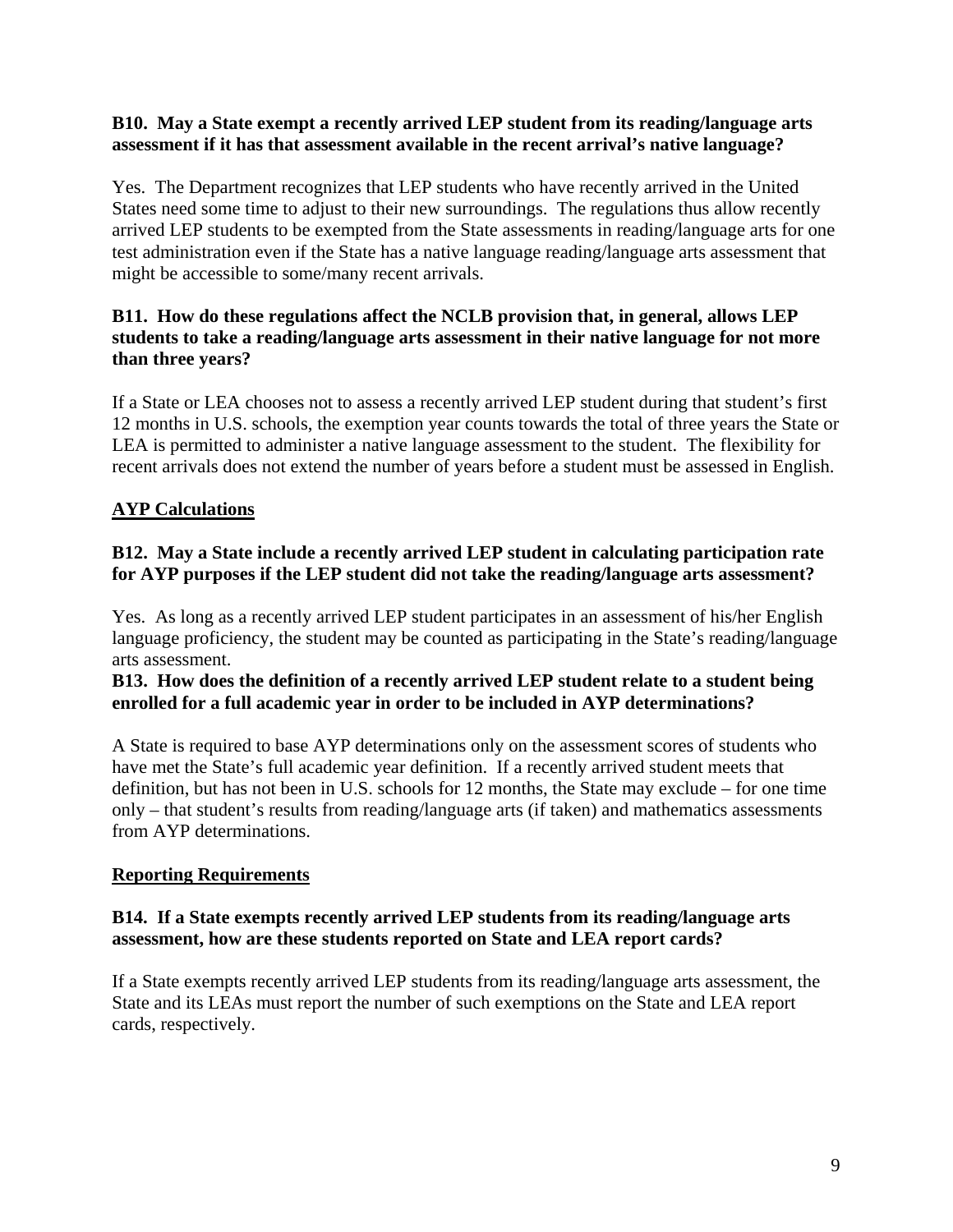# **FORMER LEP STUDENTS**

# **Definitions**

#### **C1. Who is a "former LEP student"?**

A former LEP student is a student who was identified as LEP at some time in the prior two years but who no longer meets the State's definition of LEP.

#### **Assessment Requirements**

#### **C2. Do the regulations change the assessment requirements for former LEP students?**

No. The assessment requirements that apply to former LEP students are the same requirements that apply to all students in grades 3-8 and high school under Title I of ESEA. Under Title I of the ESEA, States must include all students, including LEP students and former LEP students, in their assessments of academic achievement in reading/language arts and mathematics. All students should receive all appropriate accommodations in order to yield accurate data on what students know and can do in the academic content areas. States must also annually assess LEP students for their English language proficiency. Additionally, beginning with the 2007-08 school year, States must administer science assessments and include all LEP students in those assessments.

# **AYP Calculations**

#### **C3. What flexibility do the regulations afford with regard to AYP calculations and former LEP students?**

These regulations permit schools and LEAs to include the assessment results of a former LEP student with the LEP subgroup when determining – and only for determining – whether the LEP subgroup met the annual measurable objective in reading/language arts and mathematics for two AYP determinations after the student exits LEP status.

The performance of former LEP students may only be included in the LEP subgroup for purposes of calculating AYP, not for reporting student achievement results on report cards.

#### **C4. Why do the regulations limit the inclusion of former LEP students to two years?**

Section 3121(a)(4) of Title III of the ESEA requires an LEA that receives Title III funds to monitor the progress of students served by Title III in meeting challenging State academic content and academic achievement standards for each of the two years after such students are no longer receiving Title III services. Because of this Title III requirement, States already have data collection systems to track students in this manner. The regulations are designed to be consistent with these Title III provisions.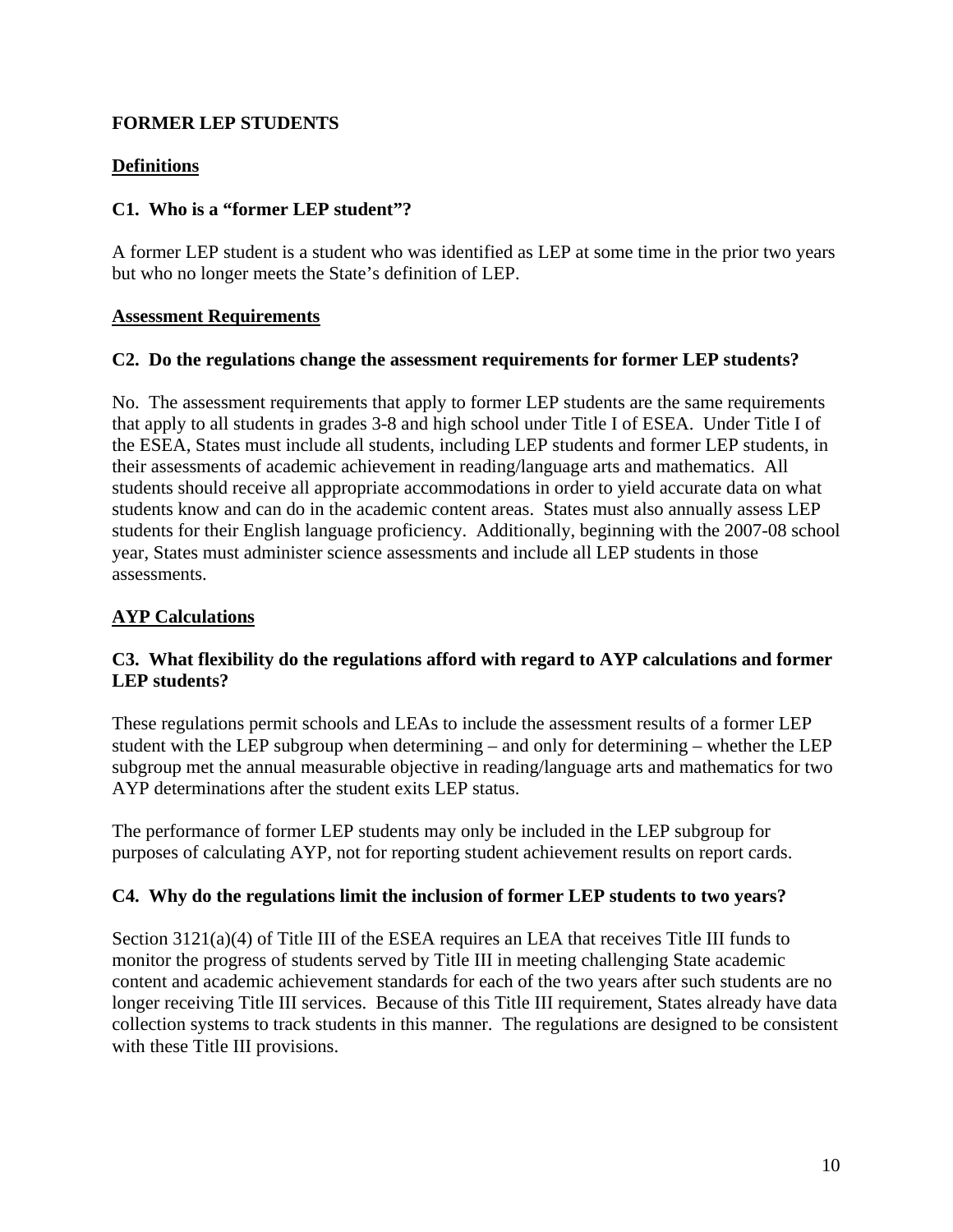#### **C5. Does counting former LEP students in the LEP subgroup for AYP purposes mask or hide the underperformance of LEP students?**

No. Part of the reasoning behind the regulations is that the achievement gains of LEP students may be underestimated because the performance of students who have reached English language proficiency are no longer counted in the LEP subgroup. The two-year time frame to include former LEP students in AYP calculations mirrors the amount of time former LEP students must be tracked under Title III of the ESEA.

Note also that the performance of former LEP students may only be included in the LEP subgroup for purposes of calculating AYP, not for reporting student achievement results on report cards. For reporting achievement results on report cards, the LEP subgroup may only include students currently defined as LEP. Thus, the policy does not allow States, districts, or schools to hide LEP student performance.

#### **C6. Must a State include former LEP students in the LEP subgroup to determine if the subgroup has a sufficient minimum group size to determine AYP for LEP students?**

No. The regulations are designed to assist schools and LEAs that already have an LEP subgroup of sufficient size (without including former LEP students) to yield statistically reliable information, as determined by the State. A State that wishes to include former LEP students in the LEP subgroup to determine whether a school or LEA has a sufficient number of LEP students to yield statistically reliable information under §200.7(a) may do so.

# **C7. If a State includes former LEP students in determining AYP for the LEP subgroup, must this action be taken on a statewide basis?**

No. The Department expects each State to have a policy governing the inclusion of former LEP students in AYP calculations. A State may certainly establish and apply Statewide a uniform policy requiring all LEAs to include or not include the scores of former LEP students in their AYP calculations. However, a State also has the discretion to give LEAs the option, based on their individual circumstances, of including the scores of former LEP students in the LEP subgroup for AYP calculations.

If a State gives each of its LEAs the option of deciding whether to include the scores of former LEP students in AYP calculations, the State must ensure that each LEA establishes a consistent policy for schools about whether the LEA and schools within the LEA will include or not include the scores of former LEP students in AYP calculations for the LEP subgroup. In a given year, an LEA may not calculate AYP with and without former LEP students and choose the calculation that is most advantageous to its schools making AYP for that particular year. Individual LEAs are expected to be consistent from year to year in including, or not including, former LEP students in their AYP calculations for the LEP subgroup.

#### **C8. If a State or LEA chooses to include former LEP students with the LEP subgroup for AYP calculations, must it include all former LEP students?**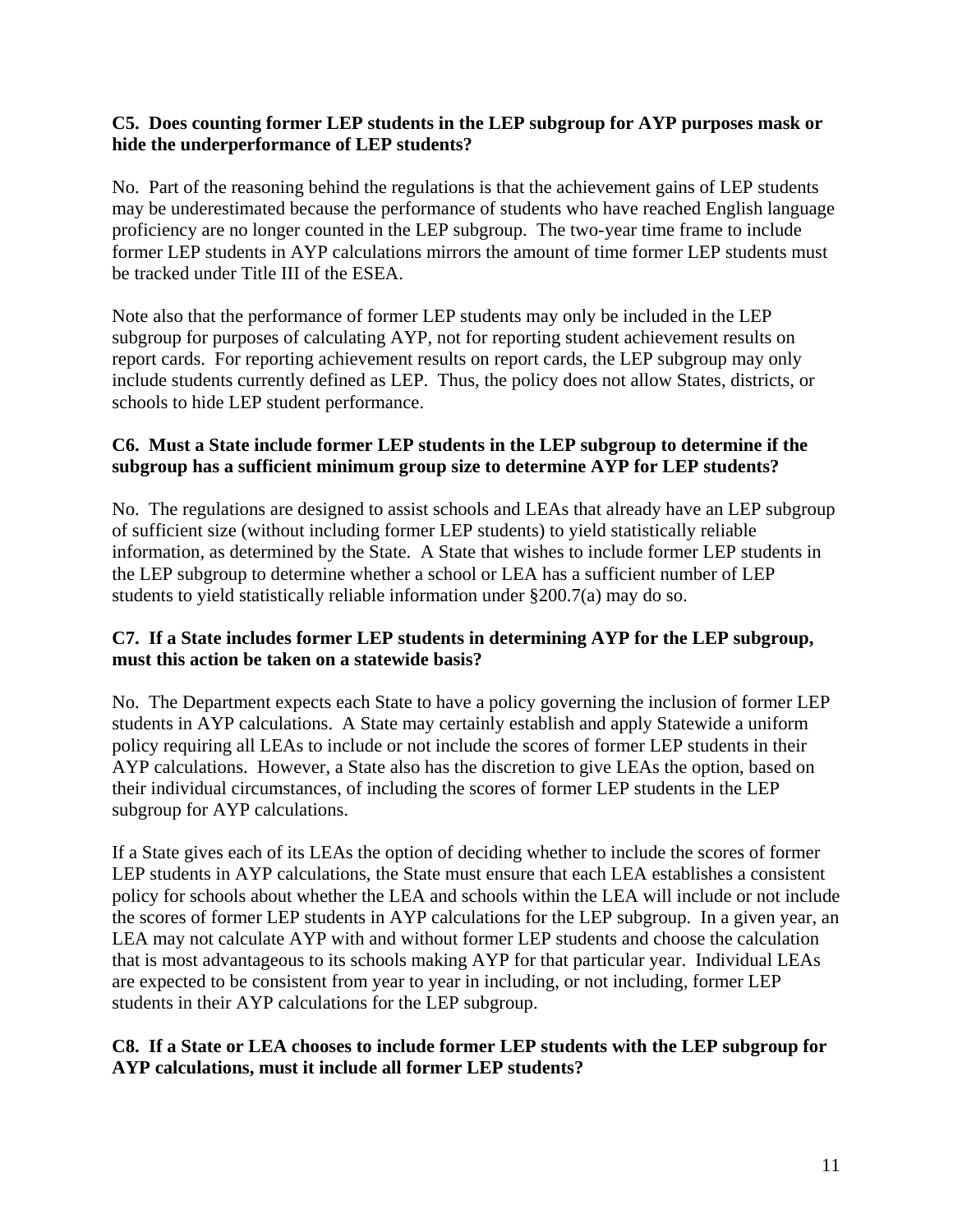Yes. If a State or LEA chooses to include the scores of former LEP students as part of the LEP subgroup for calculating and reporting AYP, the State or LEA must include the scores of *all* former LEP students in a given year.

The regulations are not intended to permit States and LEAs to pick and choose which former LEP students to include, or to choose a subset of former LEP students, such as only former LEP students who score proficient or higher on State assessments. In other words, if a State or LEA chooses to take advantage of this flexibility and include the scores of former LEP students in calculating and reporting AYP, the State or LEA must include *all* former LEP students.

# **C9. If a State or LEA chooses to include former LEP students with the LEP subgroup for AYP proficiency calculations, should it also include former LEP students with the LEP subgroup for calculating participation rates?**

Under these regulations, a State may include, for a period of up to two years, the scores of students who were previously identified as LEP, but who have exited LEP status, when calculating AYP for the LEP subgroup. A State, however, may not include former LEP students as part of the LEP subgroup in calculating any other information under Title I (e.g. participation rates).

# **Reporting Requirements**

# **C10. If a State permits LEAs to include the scores of former LEP students in determining AYP, how does a State report those scores?**

If a State includes the scores of former LEP students in determining AYP for the LEP subgroup, the State and its LEAs may also include those students' scores in reporting AYP results for the LEP subgroup on State and LEA report cards. States and LEAs may not include former LEP students in the LEP subgroup on State or LEA report cards for any other purpose. Therefore, assessment results for former LEP students can be included in the following instance. Title I reporting requirements provide for a comparison between the achievement levels of subgroups and the State's annual measurable objectives for AYP in reading/language arts and mathematics (for all students and disaggregated by race/ethnicity, disability status, English proficiency, and status as economically disadvantaged). For this section of State and LEA report cards, States and LEAs are reporting on how students whose assessment scores were used in determining AYP (i.e., students enrolled for a full academic year) for reading/language arts and mathematics compare to the State's annual measurable objectives for AYP. For reporting AYP by subgroup for these purposes, former LEP students may be included in the LEP subgroup.

In the following case, results for former LEP students may not be included in reporting. Title I reporting requirements also provide for reporting the overall achievement levels of all students and the students in each subgroup (race/ethnicity, gender, disability status, migrant status, English proficiency, and status as economically disadvantaged), regardless of whether a student's achievement is used in determining if the subgroup has made AYP (i.e., reporting includes students who have not been enrolled for a full academic year, as defined by the State, and students in subgroups too small to meet the State's minimum group size for determining AYP).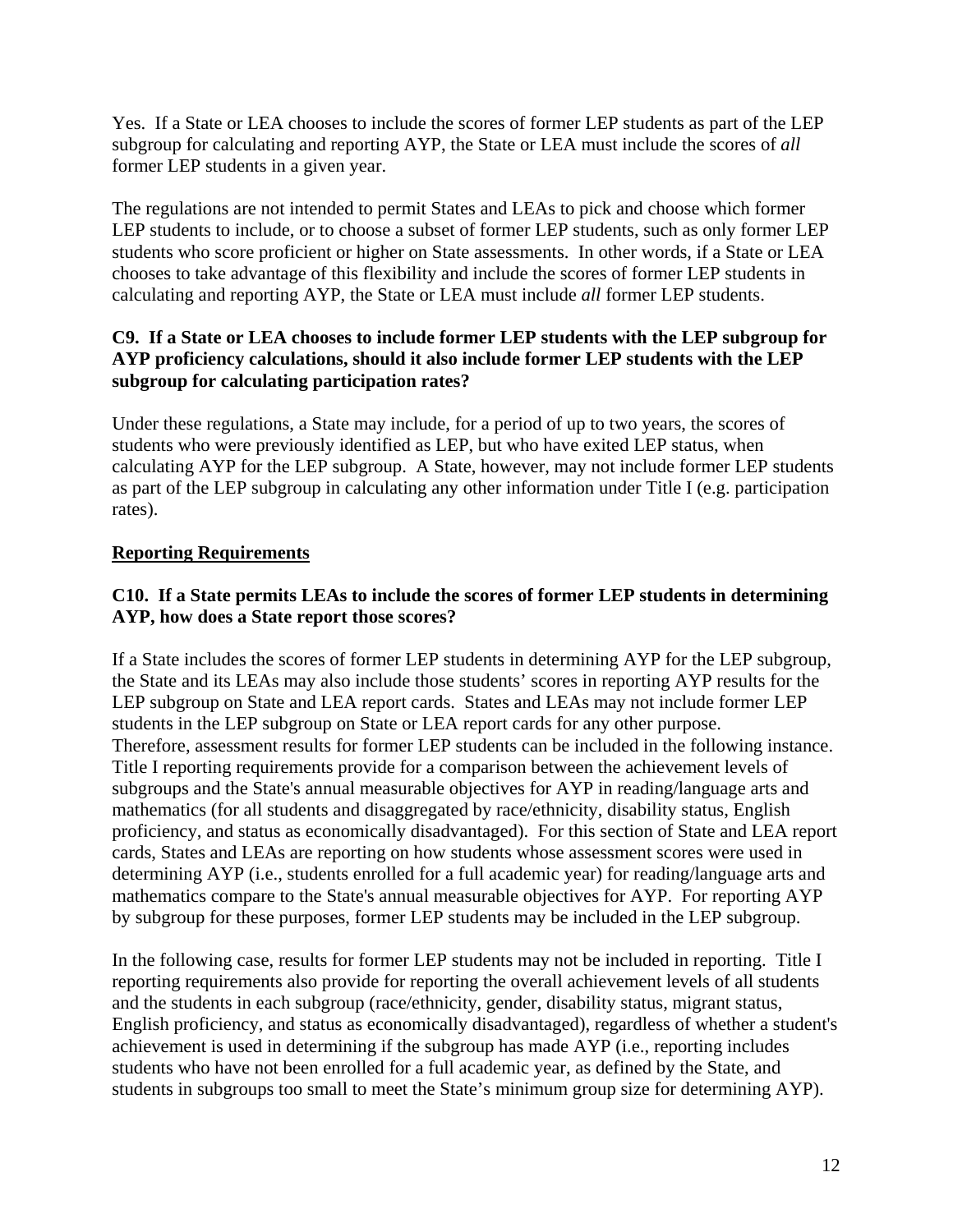For the purposes of these reporting provisions, former LEP students may not be included in the LEP subgroup because it is important that parents and the public have a clear picture of the academic achievement of students who are currently limited English proficient.

# **RESOURCES**

# **D1. Where can I read the full text of the regulations?**

The regulations on assessment and accountability for recently arrived and former LEP students can be found at: http://www.ed.gov/legislation/FedRegister/finrule/2006-3/091306a.html

#### **D2. Where can I get more information about what the Department is doing to improve assessments and instruction for LEP students?**

In order to design effective instruction and improve academic performance for LEP students, we need to build knowledge and develop strategies to maximize the participation of LEP students in the academic life of our schools. Developing high-quality and appropriate assessments and accommodations for LEP students is an important step; it is also a complex and challenging issue for States. The Department is committed to supporting this work.

The LEP Partnership is a Department initiative designed to provide focused support for improving assessments of English language proficiency and in reading and mathematics for LEP students. Partners for the initiative include the National Council of La Raza, the Mexican American Legal Defense and Educational Fund, the Council of Chief State School Officers, the Comprehensive Center on Assessment and Accountability, and the National Clearinghouse for English Language Acquisition. For more information on the LEP Partnership and to sign up for the LEP Partnership listserv see: http://www.ed.gov/about/inits/ed/lep-partnership**.** 

The Department's What Works Clearinghouse has resources on interventions designed to improve the English language literacy and the academic achievement of elementary school students who are English language learners. See http://www.whatworks.ed.gov.

The Department's Office of Elementary and Secondary Education (OESE) supports improved assessments and instruction to LEP students through Title I of the ESEA. The Department provides formula grants to all States as well as competitive grant awards to States – under the Grants for Enhanced Assessment Instruments program – to help improve the quality of assessment and accountability systems. OESE peer reviews of assessment systems have examined, and provided States with feedback, on a number of issues related to comparability and technical quality of native language assessment, bias/fairness for LEP students in assessments, and inclusion of and accommodations for LEP students. See http://www.ed.gov/about/offices/list/oese/index.html for more information.

In administering Title III of the ESEA, the Department's Office of English Language Acquisition, Language Enhancement, and Academic Achievement for Limited English Proficient Students (OELA) helps to ensure that LEP students, including immigrant children and youth, attain English proficiency, develop high levels of academic attainment in English, and meet the